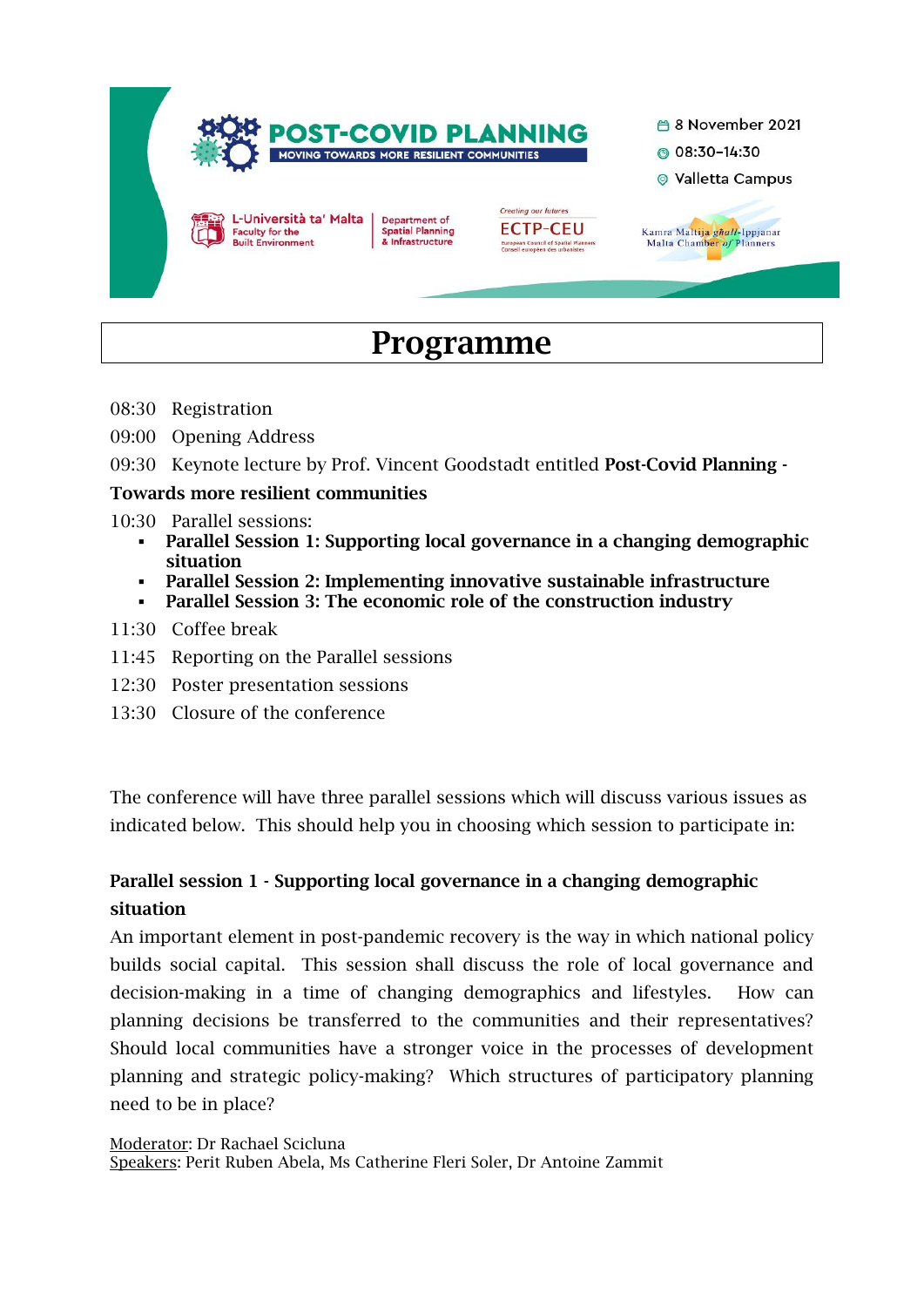## Parallel session 2 - Implementing innovative sustainable infrastructure

The emergency directives during the Covid-19 pandemic required a series of social distancing measures which changed our perception of physical proximity and thus, of space. Indoor and outdoor spaces, whether for work, recreation or residence assumed new values in line with the shift in lifestyle. In moving forward, high density developments must be assessed using criteria which prioritise remote working practices, reduced air pollution and an ecosystem of public open spaces amongst others. Can more open spaces be incorporated into the built fabric? What is the impact of climate change on the built environment? How can the built environment support sustainable mobility?

Moderator: Dr Gayle Kimberly Speakers: Prof Louis Cassar, Dr Odette Lewis, Dr Sarah Scheiber

### Parallel session 3 - The economic role of the construction industry

The construction industry has for years been considered a key pillar of the Maltese economy. In a post-pandemic situation, it is an industry that is however faced with issues of redundancy of building stock and an oversupply of outdated typologies. The industry employs a great majority of foreign workers. Shall the continued desire for remote working affect development practices? Is any monitoring being carried out to identify typological and infrastructural gaps in the construction sector? Is the current infrastructural capacity able to cope with projected developments? How can UCAs continue to be relevant to residents and visitors alike?

Moderator: Perit Jacques Borg Barthet Speakers: Prof Vincent Buhagiar, Prof Alex Torpiano, Ms Marisa Xuereb